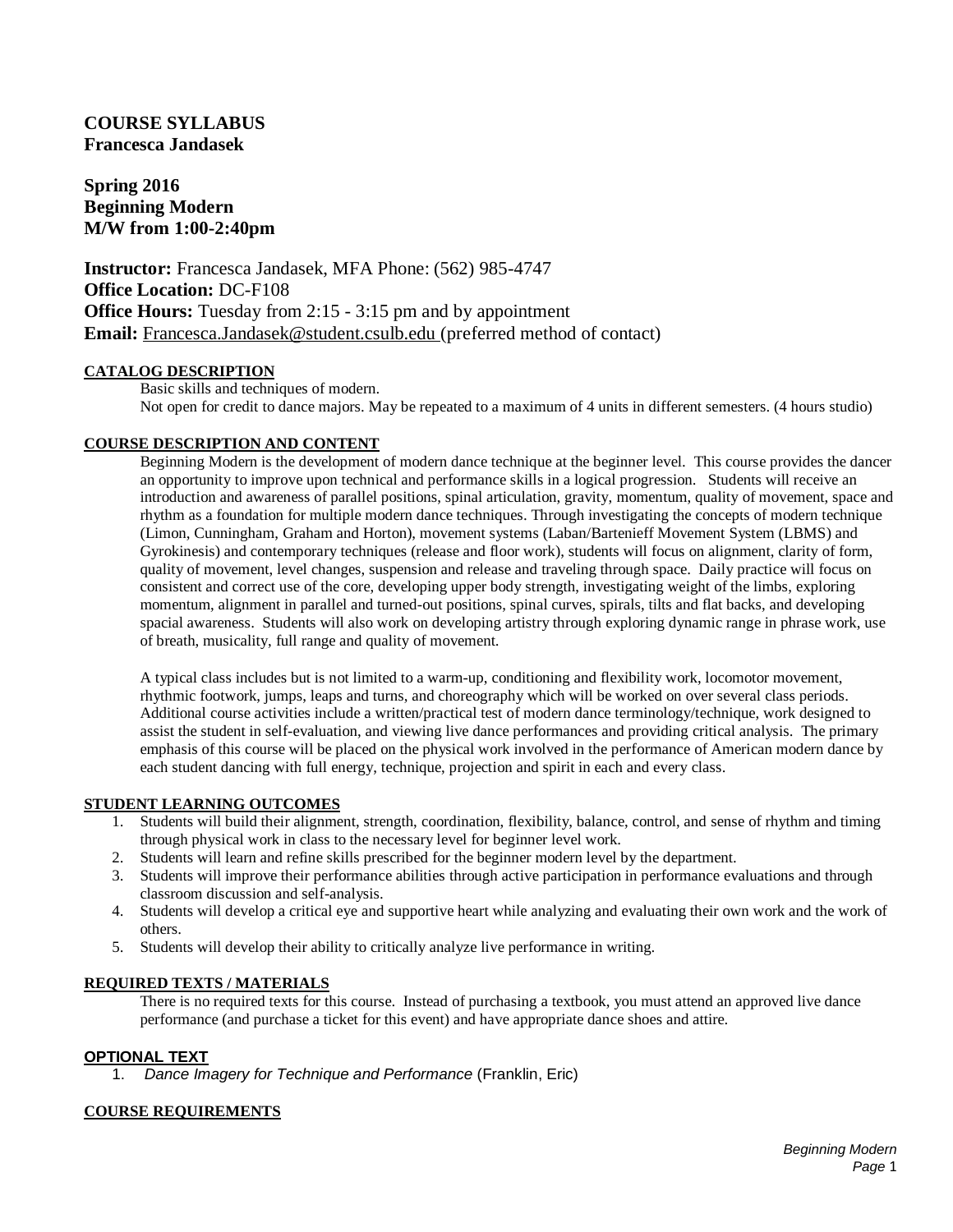### **Participation**

**Full participation is required in all classes.** Modern dance classes provide kinesthetic awareness of modern dance movement as well as technical skill acquisition and practice. Technique improves by attending and actively participating in class. Students enrolled in this course are expected to participate fully throughout the entirety of each class period. Students should be on time and prepared for each class. Being attentive, applying instructor feedback, keeping an open mind, and maintaining a positive attitude will help the student earn the highest marks for participation. Because dance is physically demanding, each student is responsible for notifying dance instructors if/when a physical condition or previous injury prohibits full participation in a dance activity class. Dance students are expected to maintain good health and conditioning by eating properly, sleeping as much as possible, cross-training as appropriate and allowing some time for care of mind, spirit and body.

#### **Tardiness/Leaving Early: Tardiness and Leaving Early will affect the student's participation grade.**

Students who arrive after roll has been taken will be marked "tardy". In order to prevent injury to the student, students entering class after 10 minutes of warm-up will not be allowed to participate in class. At this time, the student can either leave class and receive an absence or observe class and lose the participation point for the day (see Daily Assessment below). **It is the student's responsibility to inform the instructor of late arrival at the end of class. If students does not do so, the instructor cannot guarantee their attendance mark will be changed.** Students that leave early for class will be marked as a "leave early". Three leave early's will count as one absence. Instructor reserves the right to make exceptions as necessary.

**Attendance:** According to the Department Absence Policy, you may miss two classes during the semester for any reason without penalty. You may also have one additional excused absence only for reasons of illness or injury, and only when documentation is provided. In cases of illness or injury needing more time for recovery beyond the permitted absences, the instructor will discuss options for continuing or dropping the course with you. Any additional absences will result in your final course grade being lowered one full letter grade for each additional absence. This policy is specific to the Dance Department, and in compliance with the University policy on absences. According to University policy, there are extenuating circumstances that define excused absences in cases such as athletic team events, loss of a family member, religious holidays, etc. If the student feels that she/he will miss a class that falls into this category, the student should immediately meet with the instructor to arrange completion of missed assignments, prior to that absence. Students can review university absence policy in the CSULB catalog. IT IS THE DEPARTMENT POLICY THAT YOU MAY NOT DROP THIS CLASS AFTER THE 9TH WEEK OF THE SEMESTER WITHOUT MEETING WITH THE CHAIR, PROFESSOR ANDY VACA. Students are discouraged from dropping the course for anything other than a serious documented reason after Week 2.

[http://web.csulb.edu/divisions/aa/catalog/current/academic\\_information/class\\_attendance.html](http://web.csulb.edu/divisions/aa/catalog/current/academic_information/class_attendance.html)

**Observations:** Three observations will count as one absence unless the student presents a written notice from a physician before the beginning of the class stating s/he may not participate in any physical activity. If you need to provide more than one teacher a copy of the note, please make copies in advance. Students who observe all or part of a class must also submit the online Observation Form in the Observation Dropbox. Questions are provided on this form. This form is due online on BeachBoard by the next class meeting and if not submitted or does not meet the above criteria, the observation will receive a 0. Even with a complete submission, students can only receive partial participation credit.

#### **Dress Code**

Dress codes are established as a professional standard of practice and represent a sense of respect for the instructor and the art form of dance. Please be responsible about your attire as required.

Class attire must allow you to move freely while still being form fitting, and may include form fitting T-shirt, tank top or leotard with form fitting pants, capris, or shorts. Form fitting layers and warm-ups may be worn. NO baggy sweats, jogging shorts, sweatshirts or clothing allowed! Attire should be clean, free from holes and demeaning or discriminatory slogans. Permitted footwear includes socks or bare feet. Hair must be well groomed, secure and drawn away from face and neck. Appropriate undergarments must be worn (dance belts for men and bra support for women). Please remove all large or dangling jewelry or anything that impedes freedom of movement or might endanger yourself or others.

Street Shoes should not be worn inside the studio. Students are required to bring their own towels, knee pads and any other equipment/supplies that are deemed necessary for full participation.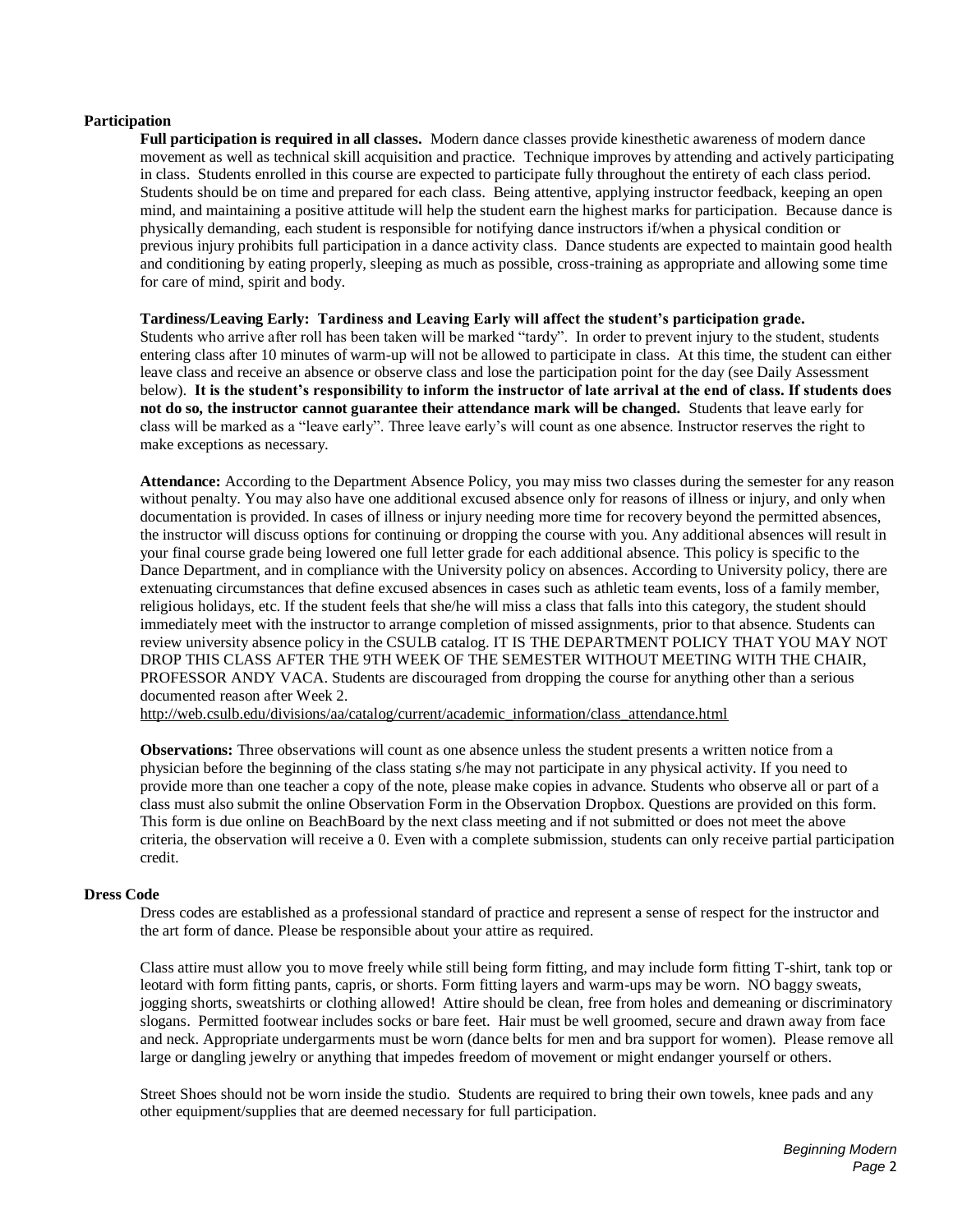Each dance student is required to have a first aid kit, as specified in the Student Handbook. Kits can be purchased through the Dance Clinic.

Discount Dance Supply [\(www.discountdance.com\)](http://www.discountdance.com/) has a wide variety of dancewear and they ship quickly. Students may also be able to find proper attire at local dancewear stores.

### **Technique Class Etiquette:**

- 1. DO NOT CHEW GUM or eat any other food while dancing. This is a safety hazard! No food or drink (other than water) is allowed in the studio at any time.
- 2. Come to class fully prepared (specified attire, hair properly secured, etc.) to begin warm-up. Warm-up and "centering" is encouraged before class.
- 3. If you must arrive late for an unexpected reason, instructor permission to participate in class should be obtained. If you are more than 10 minutes late, please sit at the front of the classroom and take notes. You are considered late if attendance has been taken.
- 4. Please do not leave a class in session (unless it is an absolute emergency or your instructor has granted advance consent) until the instructor has dismissed you. If class inadvertently runs over time, you may slip out quietly to meet an immediate commitment.
- 5. No Talking in Class Please! Questions should be addressed to the instructor. If the instructor is coaching an individual student between an exercise, watch and listen; it is part of the educational process. Be courteous to the instructor and other students by not talking or dancing at an inappropriate time. The student should only practice what is being worked on at the time.
- 6. Good grooming and personal hygiene is expected. STUDENTS ARE REQUIRED TO BRING A TOWEL TO EVERY CLASS THAT CAN BE USED TO WIPE THE FLOOR OF PERSPIRATION.
- 7. Please do not lean on the barres, against the mirrors, or sit down during class without the permission of the instructor.
- 8. No cell phones visible inside the studio at any time before or during class. There should be no visible or audible presence of cellphones, computers, etc. for the duration of class. Repeated violations will result in loss of participation points and potential removal from class.
- 9. Please be supportive of all students/professors/guest teachers in class. Treat everyone with respect and dignity. If you are not supportive, respectful, or appear to have a negative attitude in class you will be asked to leave class for that day. If the behavior continues you will be asked to drop the course and the department chair will be notified.
- 10. This class has a small amount of homework, the majority of your homework is to review and practice material presented in class at home.
- 11. Please note that physical, hands-on corrections will be necessary to supplement verbal corrections. If you have any concerns regarding this policy please let the instructor know as soon as possible.
- 12. Non-dance majors may not sign out studio space for any reason. The instructor will provide outside-of-class time for dance rehearsal prior to testing if needed.

# **ASSIGNMENTS**

#### **Daily Assessment (30% of grade)**

The major allocation of your grade is based on the daily assessment. This includes all of the stated elements above in a cumulative whole.

Students may earn 3 points per class for the following:

### **Participation (1 point)**

# **Following Dress Code (1 point)**

### **Following Technique Class Etiquette (1 point)**

If you are absent, you will not able to earn that day's daily assessment points.

If you are tardy, you will not be able to earn that day's participation point. However, observing and filling out online observation form will enable to you to earn that day's other two daily assessment points.

#### **Reflection Journal Entries (10% of grade)**

A typed 300 - 500 word reflection journal entry is to be turned in on the Fridays of Week 1, Week 5, Week 11 and Week 15. The purpose of these Reflection Journal Entries is for the student to have an open dialogue with instructor. Feel free to write about anything related to the course such as what you would like to achieve during the course of the semester, corrections, feelings that you have discovered, improvements, observations from the online class videos, viewings of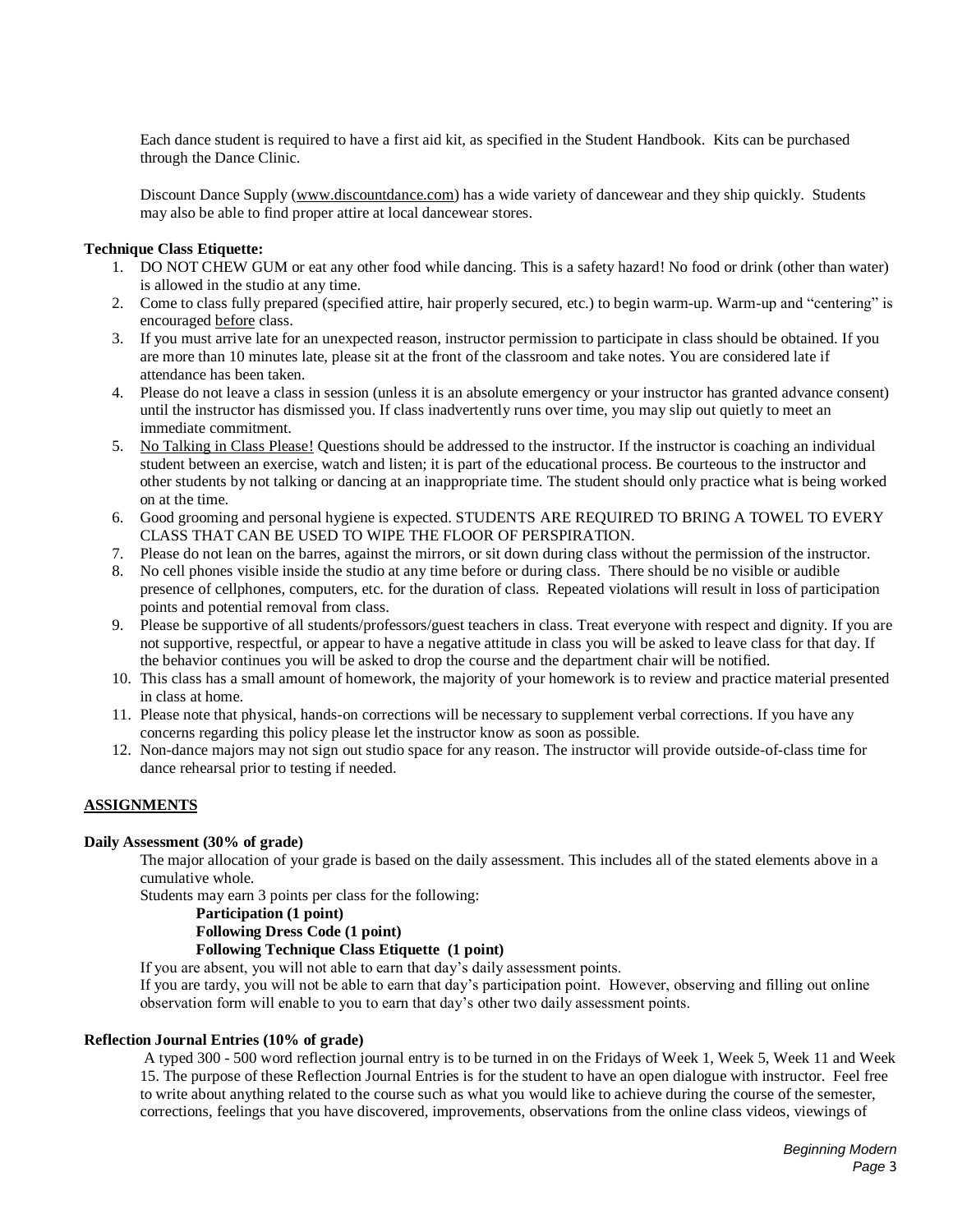additional dance videos and performances, etc... I will utilize your feedback to make improvements in the course and help you reach your desired goals. All journal entries must be turned in via the BeachBoard website.

**Deadlines for Reflection Journal Entries: Week 1: Friday Week 5: Friday Week 11: Friday Week 15: Friday**

### **Vocabulary Quizes (5% of grade)**

Students will be tested on their knowledge and understanding of modern dance terminology as well as selected general dance terms. A vocabulary review sheet will be provided on Beachboard by instructor.

#### **Dance Concert Attendance and Performance Response (10% of grade)**

**You are required to see a live dance performance this semester.** You may see any performance listed on the approved performances listed on BeachBoard to complete this requirement. Other performances may be used to complete this requirement with prior approval from the instructor only. Some performances may be free or cost as little as \$5. Please look at the schedule and plan accordingly.

**Performance Response Form** – After watching the performance, please complete the Dance Performance Response Form found on BeachBoard in the Dropbox and then attach your completed copy. Submit the completed form through BeachBoard no later than 5 school days after the performance. LATE ASSIGNMENTS WILL NOT BE ACCEPTED! **No assignments will be accepted after Week 15**. Assignments must be submitted in Microsoft Word compatible format (doc or docx) or pdf.

**Turn in your program and/or ticket stub AFTER you complete the Performance Response Form –** You will need the information in your program to complete the written response. Please put your name on both the program and ticket stub. You will not receive credit for your written response until I receive your program and/or ticket stub. Failure to turn in a program and ticket stub will result in a 0 on the assignment. Exceptions may be made for non-ticketed events at the instructor's discretion. (You may also scan your program/ticket stub and submit as an attachment on BeachBoard)

#### **Mastery of Class Skills/Skills Test (15% of Grade - 3 at 5% of Grade each)**

Students will be graded on mastery of class skills, techniques and exercises learned in this course. There will be 3 skills tests over the course of the semester, each worth 5% of the course grade.

**Week 4: Wednesday Week 10: Wednesday Week 13: Wednesday**

### **Midterm Combinations/Movement Exam (15% of Grade)**

### **Final Technical Combinations/Movement Exam (15% of Grade)**

Students will be tested on 2 movement/technical combinations throughout the semester, each worth 15% of the course grade. Combinations will be taught during class time and may require some outside preparation. Students will be responsible for learning material on their own if absent. Combinations will be graded based upon knowledge of movement material, correct technique and rhythm/musicality. **Movement exams cannot be made up in the event of absence. Extraordinary circumstances will be dealt with on a case-by-case basis.** Please see Semester-At-A-Glance for more details.

Your midterm and final combinations will be posted online or in Dropbox for you to review your progress. Please use this resource as a learning tool to reflect on what you would like to accomplish for the rest of your time in class and please include your thoughts in your reflection journal entries. For the final, you will be expected to write about the viewing of your final movement exam in your reflection journal entries.

#### **Extra credit opportunity:**

**Extra Credit Dance Performance Response** – you may receive up to 10 extra credit points by attending an additional performance and submitting a response online as well as ticket stub and copy of program stapled together to instructor at the class meeting immediately following their submission of Performance Response Form. This response must also be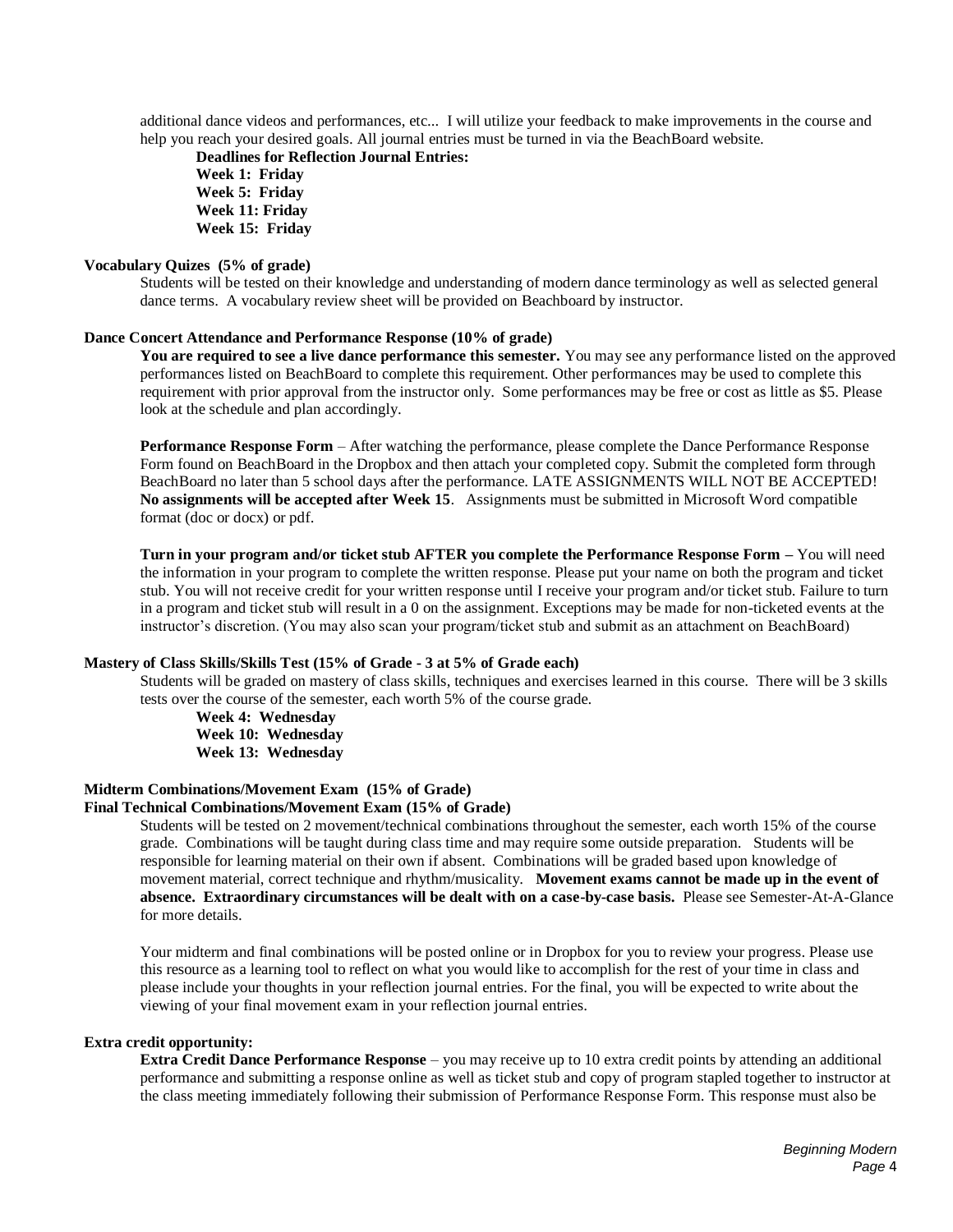submitted no later than 5 school days after the performance. LATE ASSIGNMENTS WILL NOT BE ACCEPTED! No assignments will be accepted after Week 15. Note: Extra credit does not excuse an absence nor does it take away an absence at the end of the semester.

# **GRADING BREAKDOWN**

| Daily Assessment                                  | 30%             |
|---------------------------------------------------|-----------------|
| <b>Reflection Journal Entries</b>                 | 10%             |
| <b>Vocabulary Quizes</b>                          | 5%              |
| Dance Concert Attendance and Performance Response | 10%             |
| Mastery of Class Skills/Skills Test               | 15% - (5% each) |
| Midterm Combinations/Movement Exam                | 15%             |
| Final Combinations/Movement Exam                  | 15%             |

# **GRADING SCALE**

### **A (90% - 100%) - Exceptional Work**

Course requirements are consistently completed with excellence. Student sets excellent and consistent example in following all class etiquette. Student takes exemplary actions which express continuous and careful consideration for instructors and peers. Student dynamically challenges the level at which one functions with ease and familiarity.

### **B (80% - 89%) - Good work**

Course requirements are consistently completed well. Student sets good consistent example in following all class etiquette. Student takes above average actions which express continuous and careful consideration for instructors and peers. Student actively challenges the level at which one functions with ease and familiarity.

### **C (70% - 79%) - Average Work**

Course requirements are completed at a base level. Student is demonstrating class etiquette at a base level. Student takes moderate actions which express continuous and careful consideration for instructors and peers. Student occasionally challenges the level at which one functions with ease and familiarity.

### **D (65% - 69%) - Poor Work**

Student is inconsistent in meeting course requirements and class etiquette, and is not demonstrating investment to make substantial improvement.

# **F (0% - 64%) - Unsatisfactory Work**

No credit.

#### **Semester-at-a-Glance / Important Dates and Assignments**

| Week 1  | Friday    | <b>Reflection Journal Entry Due</b> |
|---------|-----------|-------------------------------------|
| Week 4  | Wednesday | <b>Skills Test</b>                  |
| Week 5  | Friday    | Reflection Journal Entry Due        |
| Week 7  | Wednesday | Vocabulary Quiz                     |
| Week 8  | Wednesday | Midterm Movement Exam               |
| Week 10 | Wednesday | <b>Skills Test</b>                  |
| Week 11 | Friday    | <b>Reflection Journal Entry Due</b> |
| Week 13 | Wednesday | <b>Skills Test</b>                  |
| Week 14 | Wednesday | Vocabulary Quiz                     |
| Week 15 | Wednesday | <b>Final Movement Exam</b>          |
|         | Friday    | <b>Reflection Journal Entry Due</b> |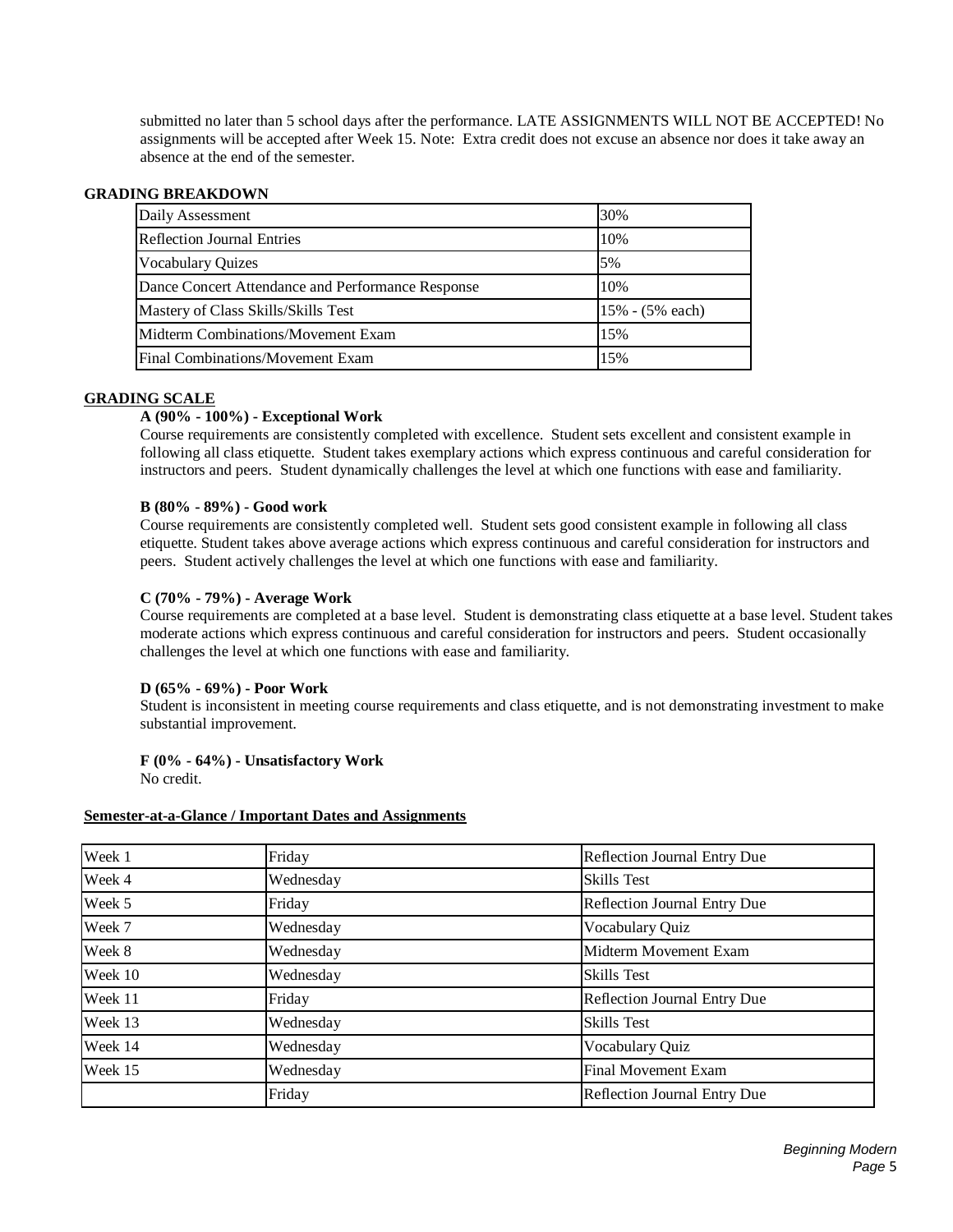|  | FINAL EXAM hours | Wednesday, Finals week - Office Hours | $12:30 - 2:30$ pm |
|--|------------------|---------------------------------------|-------------------|
|--|------------------|---------------------------------------|-------------------|

*Class may not meet formally, but you will have the opportunity to sign up for an appointment during this time for a final check-in.*

### **BeachBoard Access / EMAIL**

BeachBoard will be used to distribute course materials, provide access to grades, access attendance, and facilitate communication. Additionally, this syllabus and all other course documents for the course will be posted on BeachBoard. It is your responsibility to access BeachBoard on a regular basis. Announcements and messages to the class will come by email and will be posted on BeachBoard. **You are required to have a campus email account.** If you do not check your CSULB email regularly, but use another account, please set your CSULB account so that it will forward email to your preferred address. For technical assistance with e-mail, please visit: [http://web.csulb.edu/divisions/aa/academic\\_technology/thd/account/](http://web.csulb.edu/divisions/aa/academic_technology/thd/account/)

To access this course on Beachboard, go to [https://bbcsulb.desire2learn.com/.](https://bbcsulb.desire2learn.com/) Log in with your CSULB Campus ID and BeachID Password. Once logged into BeachBoard,you will see this course listed in the My Courses widget on the right; click on the title to enter the course.

For technical assistance or to report a problem with BeachBoard, please contact BeachBoard Services, CSULB Library Lower Level, Room 012, (562) 985-4745 or or contact the Technology Help Desk using their online form: [http://web.csulb.edu/divisions/aa/academic\\_technology/thd/.](http://web.csulb.edu/divisions/aa/academic_technology/thd/)

*Please do not use BeachBoard to communicate with other students about material unrelated to this course.*

For students needing access to a computer, please visit the Horn Center and University Library. Open Access Computing Facilities: <http://web.csulb.edu/library/guide/computing.html>

Please, always keep a copy of your work and always sign your emails.

# **SPECIAL NEEDS / DISABILITY ACCOMMODATIONS**

Students with disabilities who need reasonable modifications, special assistance, or accommodations should immediately direct their request to the course instructor - failure to notify the instructor in the first week of class limits the types of accommodations that are possible. If a student with a disability feels that modifications, special assistance, or accommodations offered are inappropriate or insufficient, they should see assistance from the Director of the CSULB Disabled Student Services at Brotman Hall, Room 270.

<http://web.csulb.edu/divisions/students/dss/> email: [dss@csulb.edu](mailto:dss@csulb.edu) phone: (562) 985-5401

# **PLAGIARISM AND CHEATING**

Incidents of cheating and plagiarism will be taken seriously by the Department of Dance. In accordance with the University Policy, consequences for cheating and plagiarism may include receiving a zero (0) for the specific demonstration of competence, a failing final grade for the entire course, or referral to the Office of Judicial Affairs for possible probation, suspension, or expulsion (see the CSULB Undergraduate and Graduate Catalog for more information). In fairness to all students and the grading process, please refrain from plagiarism or cheating. For full University policies, please see:

[http://web.csulb.edu/divisions/aa/catalog/current/academic\\_information/cheating\\_plagiarism.html](http://web.csulb.edu/divisions/aa/catalog/current/academic_information/cheating_plagiarism.html)

#### **ADD/DROP INFORMATION**

It is the responsibility of the student to confirm that he/she is enrolled in courses. This can be done by referencing your MyCSULB account for confirmation. Students should be completely enrolled in each course by the end of the 2nd week of the semester.

For dates and deadlines on Add/Drop information, please see: <http://web.csulb.edu/depts/enrollment/dates/registration.html> **MyCSULB registration available to add or drop the class:** Week 2 - Monday, 10:00 PM